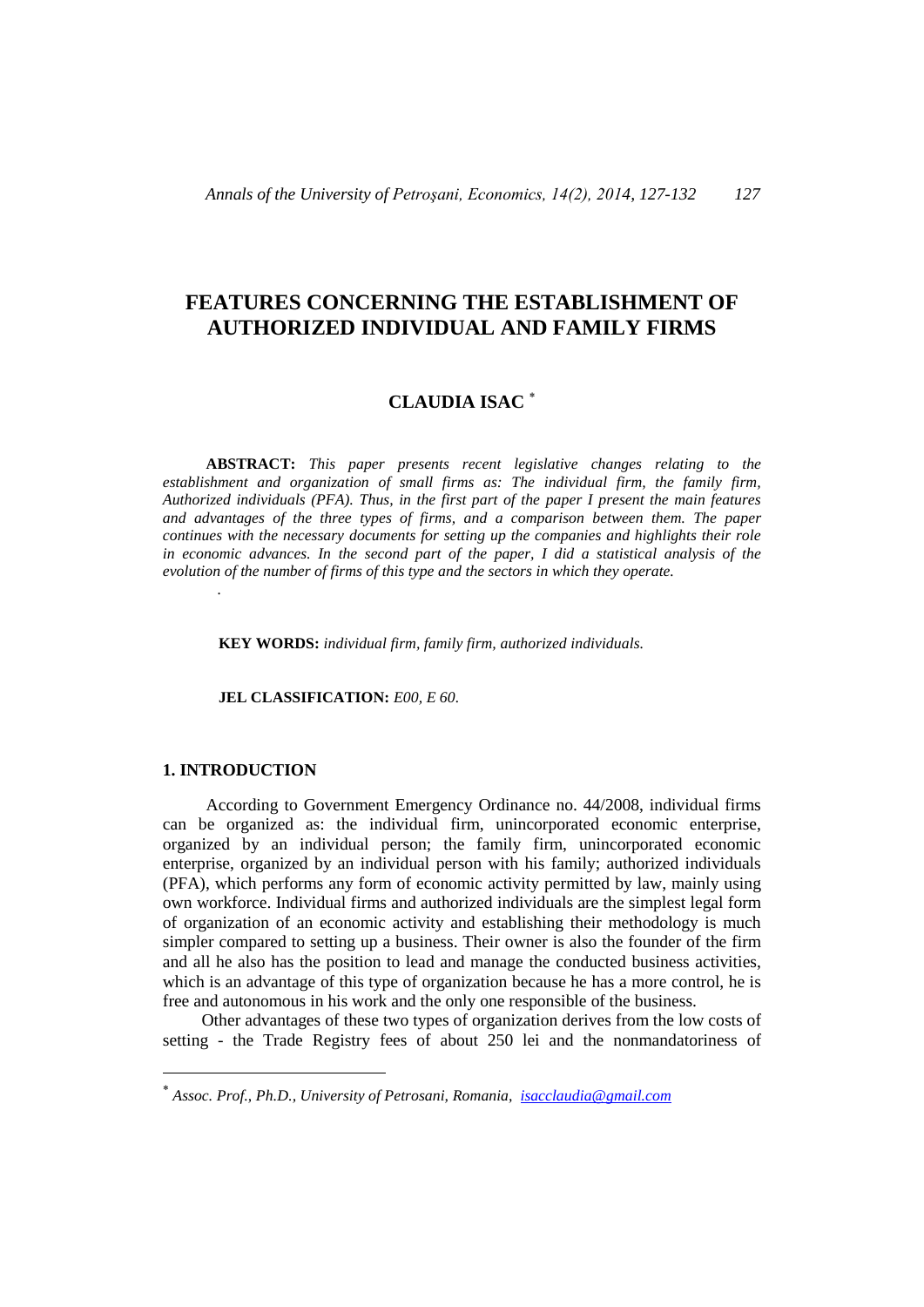subscription of the capital - as well as the single entry accounting that may be made by the owner. During the course of the activities there rise disadvantages determined by their limited growth, more difficult access to bank financing sources and the unlimited responsibility of the owner in case of bankruptcy or loans default.

GEO 44/2008 on ongoing economic activities by authorized individuals, Individual of family firms replace the denotation of the family association with the family firm. The individual firm is made up of two or more members of a family. These members can be simultaneously PFA (authorized individuals) or holders of some individual firms. Also, they can be employed by a third party that works in the same area of economic activity as well as in another area of economic activity than the one of their family firm.

### **2. COMPARISON BETWEEN TYPES OF FIRMS**

The distinction between the three types is based on the following differences: the authorized individuals and the family firm cannot hire other people with employment contracts, the individual entrepreneur owner of the individual firm has the right to do so. The documentation required for the authorized individuals and individual enterprises (firms) includes the following main components: 1. Application for registration; 2. Proof of checking availability and reservation of the firm; 3. Identity Card or passport for the holders of the firm; 4. Documents evidencing the rights of use of the registered office/workstations; 5. If necessary, approval to change the use of the collective buildings designed for housing; 6. The signature of the individual entrepreneur that holds individual enterprise; 7. Declaration on own responsibility that the legal requirements provided by the healthcare, veterinary, environmental protection and labour protection special legislation have been met; 8. If applicable: statement showing that the owner of the property consents to the use of the space as the professional office of the individual enterprise; documents certifying the training of the firm holder; documents certifying professional experience; 9. For individuals performing authorized and recognized economic activity in another State Member of the EU or the European Economic Area, it is required to present the documentation proving that its activity is legal in that state (translated in Romanian); 10. Evidence of payment of fees / legal fees: register fees.

For authorized individual (PFA) it is needed a document certifying a qualification of the applicant in the activity for which authorization is requested (e.g. holding a degree in law for those who provide legal services or a diploma degree in medical science to those who establish private medical practices). The file of registration of the family firms involves attaching, in addition to the documents described above, the agreement between family members, respectively, special power of attorney for the family business representative appointed by agreement of incorporation. Until the advent of the GEO no. 44/2008, the registration of authorized individuals and family associations to Trade Register and their tax registration, was based on the authorization issued by the competent city hall. The GEO no. 44/2008 established full takeover by the Trade Register of the registration and licensing of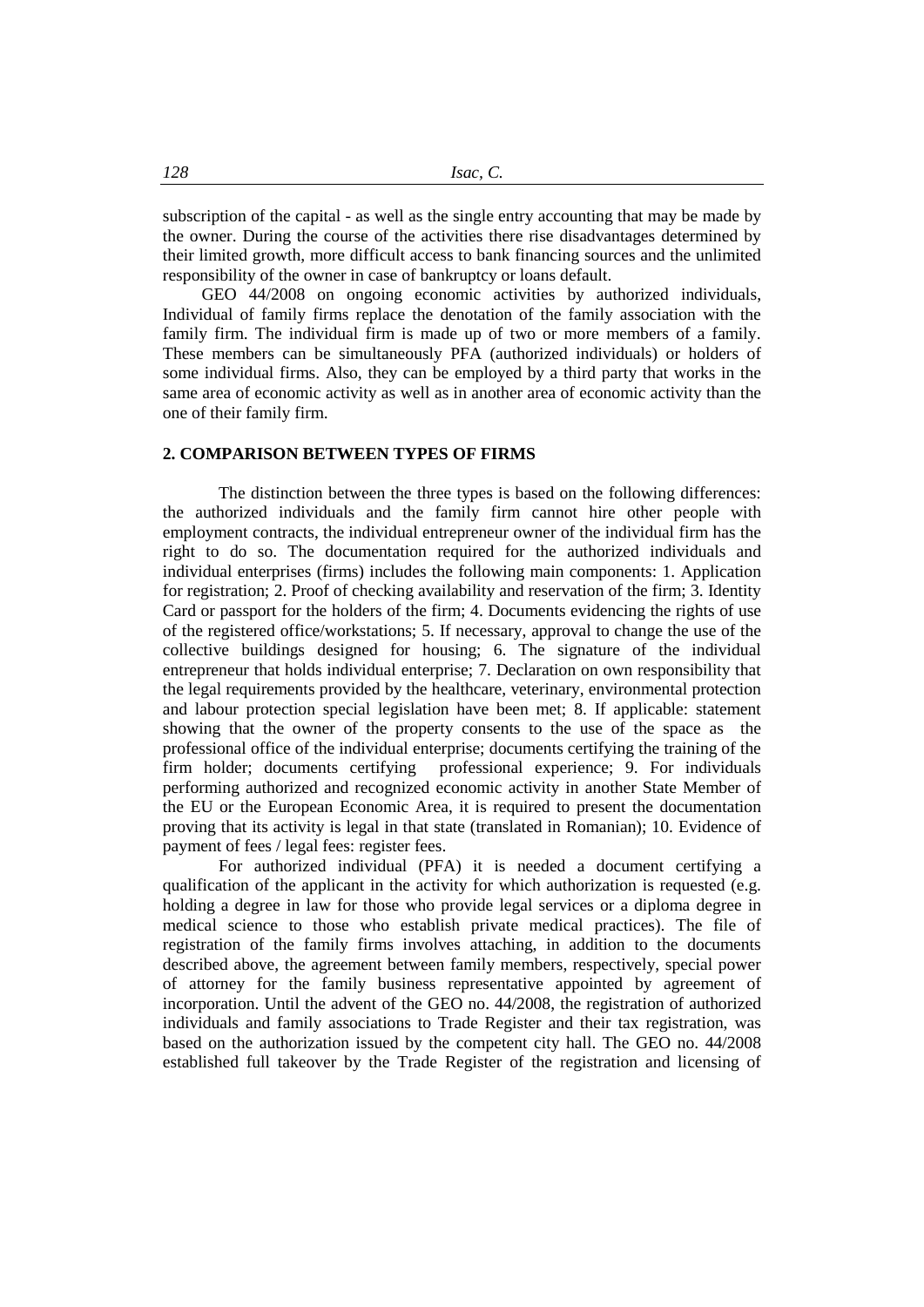authorized individuals, individual and family firms, by the directors of the Trade Registry Offices.

| Specific<br>elements                     | Company                                                                                                                                       | Authorized individuals, sole<br>proprietorships and family                                                                                             |  |  |  |  |
|------------------------------------------|-----------------------------------------------------------------------------------------------------------------------------------------------|--------------------------------------------------------------------------------------------------------------------------------------------------------|--|--|--|--|
| Duration of<br>registration<br>procedure | Registration procedure                                                                                                                        | The registration procedure is one day and<br>the remittance of the certificate of<br>registration tooks 3-5 days.                                      |  |  |  |  |
| Fees charged<br>by the Trade<br>Register | Fees charged by the Trade Register are.<br>550 lei (if setting up a single-member<br>LTD)                                                     | Trade Registry Fees 250 lei                                                                                                                            |  |  |  |  |
| <b>NACE Codes</b>                        | Because there are no limits activity, can<br>choose several NACE codes in order to<br>conduct more economic activities in<br>different areas. | You can choose NACE codes relating<br>activity to be authorized. Qualification is<br>required for work performed.                                      |  |  |  |  |
| Social capital                           | When setting up share capital<br>subscribed and paid by the associates is<br>mandatory and is at least 200 lei.                               | It is not mandatory.                                                                                                                                   |  |  |  |  |
| Registration<br>file                     | Registration file is transmitted to a<br>judge                                                                                                | Registration file is checked by a reviewer<br>from the Trade Register                                                                                  |  |  |  |  |
| Tax Aspects                              | Profit tax of 16%<br>Dividend tax 16%                                                                                                         | Income tax 3%<br>Fewer tax returns are filed, the statement<br>revenue 200 made in Romania and 220<br>Declaration of estimated income / income<br>norm |  |  |  |  |
| Bookkeeping                              | Bookkeeping by double entry by a<br>certified accountant.                                                                                     | Bookkeeping simple and can be done by<br>the owner.                                                                                                    |  |  |  |  |

**Table 1. Differences between the company and authorized individuals, sole proprietorships and family**

GEO no. 44/2008 provides online registration application for all three categories: PFA, individual and family companies. The representation request, the registration form in the trade Register, the operating permit and the support documentation can be submitted to the competent Trade Registry electronically using the online registration and authorization system and / or on paper, by mail or directly to the Registry.

Economic activities are conducted in an organized and legal framework according to their specificity, their size, capital or the owner option to opt for a legal form of organization. The Private sector development in which the property is in possession of one or more persons determined, legally, that they can organize a company as follows: individual / family firms, authorized individuals or commercial companies. Unlike the authorized individual, the individual or family firms, the company is a more complex form of organizing economic activity which is constituted as separate legal entities from the owner.

# **3. STATISTICAL ANALYSIS**

Evolution of the number of companies established in 2009-2012 was influenced by the financial crisis, so that in 2010 were set up with 22.96% less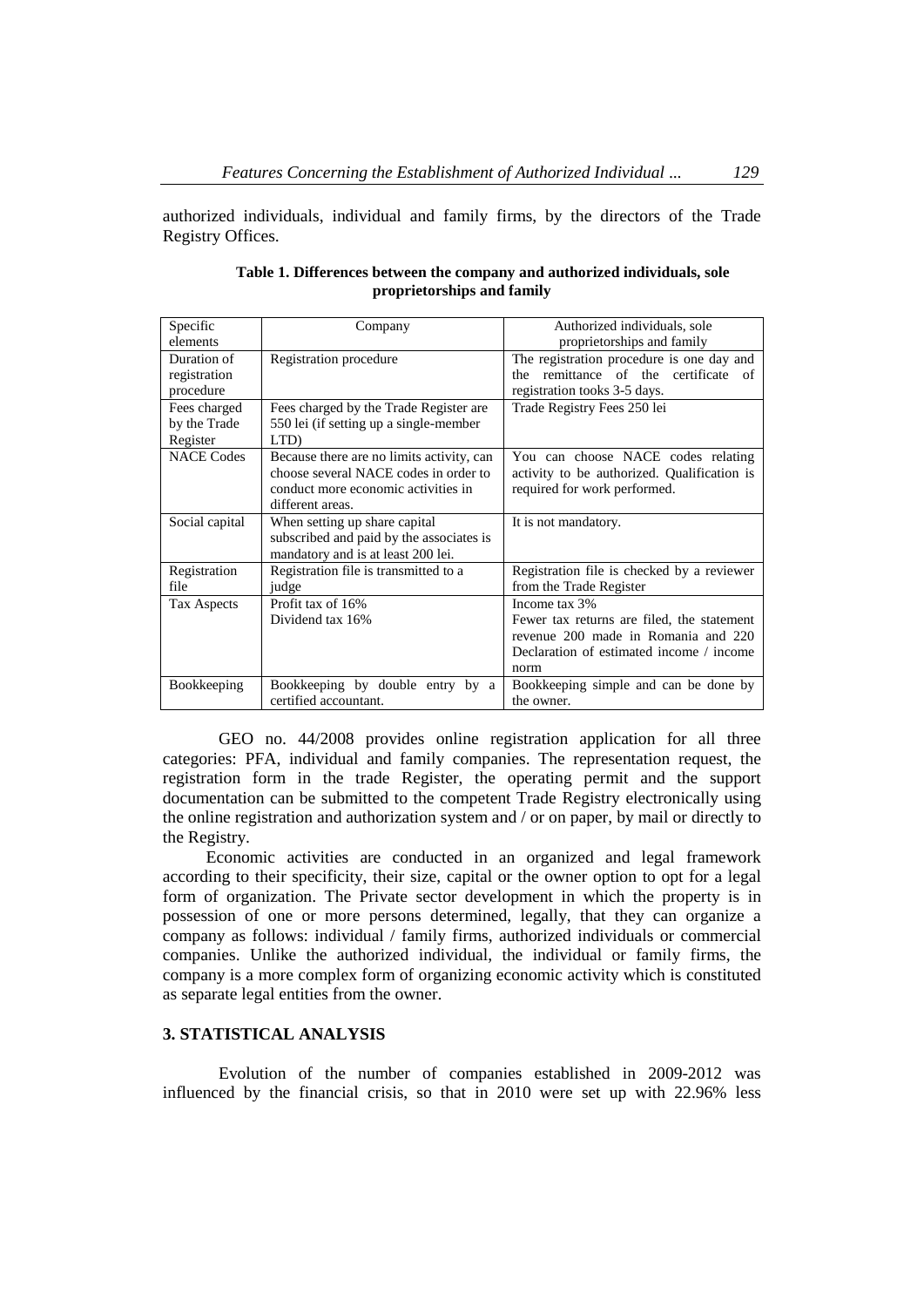compared with 2009 companies and small increase until 2012 does not compensate for this decrease. This trend is maintained with small variations and limited liability companies and authorized individuals. These decreases show a reorientation of individual entrepreneurs for the enterprise with a legal form of organization of economic entities which unlike individual businesses and authorized individuals have some advantages, the most important being that in the event of expansion and business development, it can employ staff and may have more fields, while the other two forms only activity for which were approved.

As shown in table 2, showing the number of companies established in Romania in 2009-2012, it is observed that for the entire period the largest share in the total returns LTD firms whose number is 132 069 2011. Following the table, stands a large number of AI with an annual average of 43,000 registrations and a significant number of returns of SI, whose number has skyrocketed by over 33% between 2009 and 2010.

In terms of areas of activity that were made registration of companies, there is a maintenance companies in the trade as prevalent with over 27% of the total, followed by companies from Professional, scientific and technical related construction and agriculture, forestry and fisheries.

Evolution of the number of firms in the four years shows a general trend of declining numbers, except in the few areas such as construction, professional and scientific activities or the education.

| N <sub>0</sub> | Legal<br>form | 2009   |                                     | 2010   |       | 2011                    |                | 2012   |       |
|----------------|---------------|--------|-------------------------------------|--------|-------|-------------------------|----------------|--------|-------|
|                |               | Number | $\%$<br>$\%$<br>Number of<br>Number |        | $\%$  | Number                  | $\%$           |        |       |
| 1              | <b>CA</b>     | 125    | 0,11                                | 109    | 0,09  | 84                      | 0,06           | 102    |       |
| $\overline{2}$ | SF            | 3376   | 3,01                                | 2653   | 2,22  | 1735                    | 1,31<br>1146   |        | 0.91  |
| 3              | SI            | 14816  | 13,24                               | 23859  | 20,14 | 22041                   | 16,68<br>18937 |        | 15,07 |
| $\overline{4}$ | AI            | 40516  | 36,22                               | 43956  | 36,92 | 43417<br>32,87<br>43666 |                | 34,79  |       |
| 5              | CC            | 210    | 0.18                                | 229    | 0,19  | 292<br>0,22<br>158      |                | 0,12   |       |
| 6              | <b>LTD</b>    | 52729  | 47,19                               | 48102  | 40,44 | 64405                   | 48,79<br>61542 |        | 48,99 |
| 7              | Others        | 57     | 0.05                                | 140    | 0,28  | 95                      | 0.07<br>52     |        | 0.04  |
| 8              | Total         | 111832 | 100                                 | 119048 | 100   | 132069                  | 100            | 125603 | 100   |

**Table 2 Evolution of the number of companies registered in period 2009-2012**

*Source: http://www.onrc.ro/documente/presa/comunicat\_30\_01\_2013/4-inmatriculari-1.pdf*

According to statistics provided by the National Trade Register Office of Romania , in 2013 the total number of registered companies was less decreased by 787 firms , respectively 0.63 %. In total registered companies represent the largest share of over 48 % LTD, AI almost 35% and 15.5 %.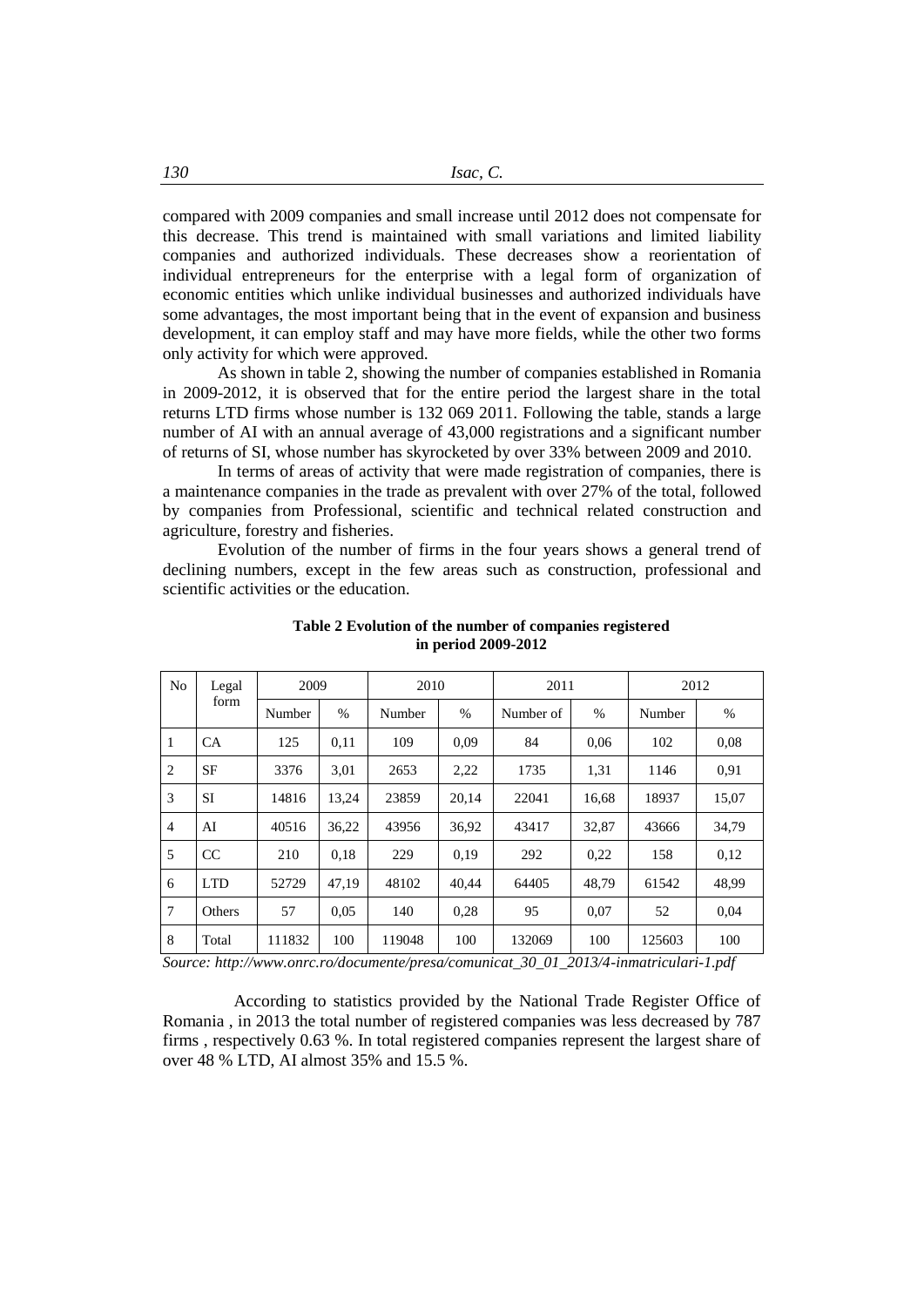|                |                                                                       | 2012                               |       | 2011                            |       | 2010                            |       | 2009                            |       |
|----------------|-----------------------------------------------------------------------|------------------------------------|-------|---------------------------------|-------|---------------------------------|-------|---------------------------------|-------|
| No             | Name section                                                          | Number<br>of<br>registra-<br>tions | $\%$  | Number of<br>registra-<br>tions | $\%$  | Number of<br>registra-<br>tions | $\%$  | Number of<br>registra-<br>tions | %     |
| 1              | Activities of<br>households                                           | 6                                  | 0,00  | 27                              | 0.02  | 40                              | 0.03  | 30                              | 0.02  |
| $\overline{c}$ | Activities of<br>administrative<br>services and support<br>services   | 6499                               | 5,17  | 6978                            | 5,28  | 6033                            | 5,06  | 5906                            | 5,28  |
| 3              | Art activities,<br>entertainment and<br>recreation                    | 2816                               | 2,24  | 2241                            | 1,69  | 1801                            | 1,51  | 1823                            | 1,63  |
| $\overline{4}$ | Professional,<br>scientific and<br>technical activities               | 11076                              | 8.81  | 12395                           | 9,38  | 11244                           | 9,44  | 12810                           | 11,45 |
| 5              | Public<br>administration and<br>defense; social<br>security insurance | 11                                 | 0,001 | 15                              | 0,01  | 11                              | 0,001 | 18                              | 0.01  |
| 6              | Agriculture, forestry<br>and fishing                                  | 20729                              | 16,50 | 20529                           | 15,54 | 20971                           | 17,61 | 13608                           | 12,16 |
| $\overline{7}$ | Other service<br>activities                                           | 4585                               | 3,65  | 4612                            | 3,49  | 4445                            | 3.73  | 4335                            | 3,87  |
| 8              | Wholesale and retail                                                  | 36658                              | 29,18 | 36628                           | 27,73 | 37093                           | 31,15 | 34357                           | 30,72 |
| 9              | Construction                                                          | 9086                               | 7,23  | 11914                           | 9,02  | 7830                            | 6,57  | 10070                           | 9,00  |
| 10             | Water supply;<br>sewerage, waste<br>management                        | 815                                | 0,64  | 918                             | 0.69  | 709                             | 0,59  | 458                             | 0,40  |
| 11             | Hotels and<br>restaurants                                             | 5520                               | 4,39  | 6091                            | 4,61  | 5413                            | 4,54  | 5326                            | 4,76  |
| 12             | Mining and<br>quarrying                                               | 113                                | 0,08  | 158                             | 0,11  | 129                             | 0.10  | 174                             | 0,15  |
| 13             | Manufacturing                                                         | 7734                               | 6,15  | 8127                            | 6,15  | 6621                            | 5,56  | 6631                            | 5,92  |
| 14             | Information and<br>communications                                     | 5413                               | 4,30  | 5929                            | 4,48  | 5541                            | 4,65  | 5540                            | 4,95  |
| 15             | Financial<br>intermediation and<br>insurance                          | 2106                               | 1,67  | 2484                            | 1,88  | 1433                            | 1,20  | 1546                            | 1,38  |
| 16             | Production and<br>supply of electricity<br>and heat, gas, hot         | 1488                               | 1,18  | 875                             | 0,66  | 578                             | 0,17  | 346                             | 0,30  |

# **Table 3. Situation companies by fields during 2009-2012**